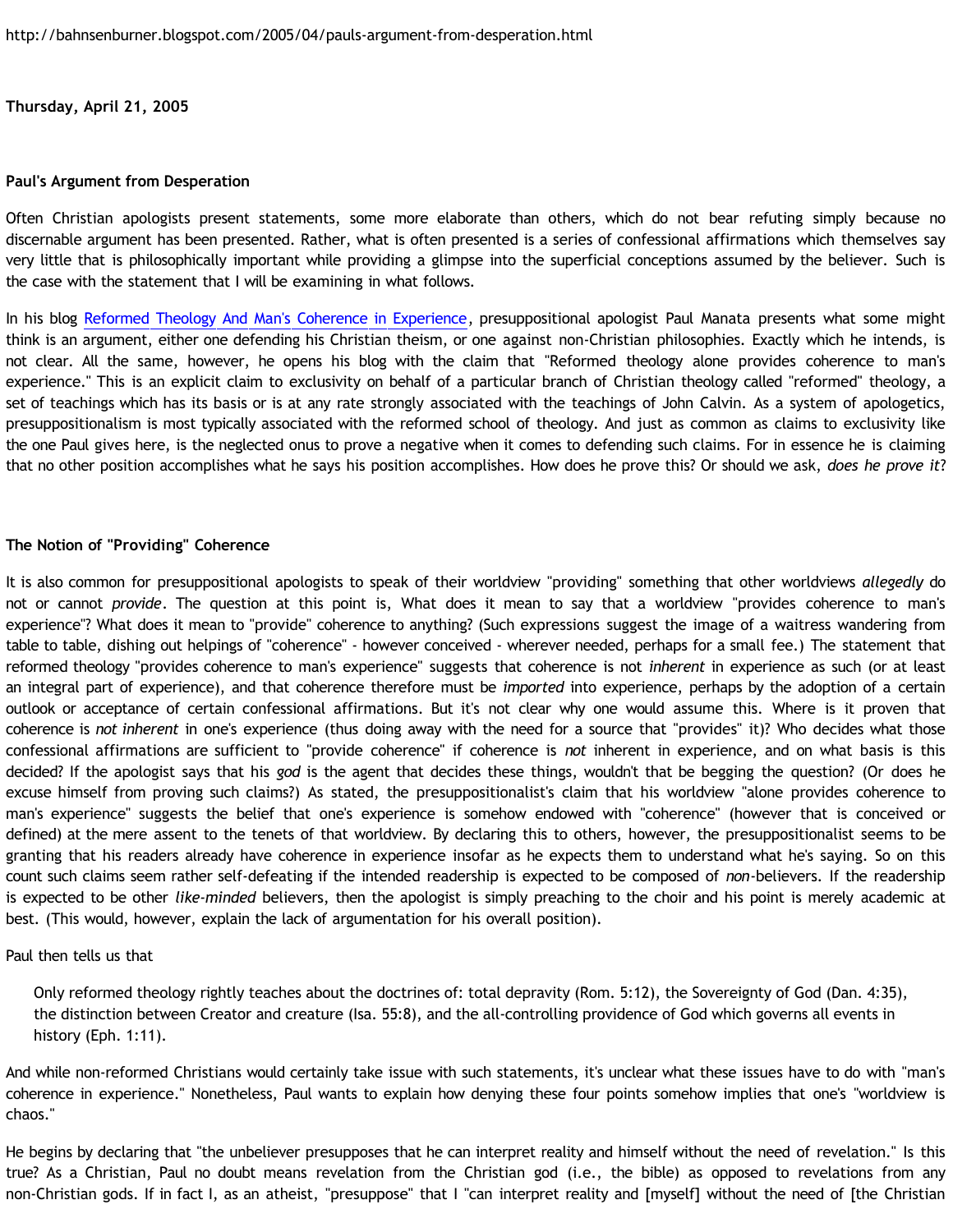god's] revelation," I don't do this any more than I "presuppose" that I can do these very things "without the need" of, say, the Muslim god's "revelation" in the Koran or Geusha's "revelation" in the Tritsat-lak. If in fact I do actively presuppose that I can think and reason without these sources of revelation, why does Paul only have a problem when I don't presuppose his god's revelation? In fact, Paul's statement is just as arbitrary as saying "You presuppose that you don't have to be a fish in order to drink water" or "You presuppose that you can get yourself to work without needing a pterodactyl to carry you there." For indeed I don't think I need to be a fish to drink water, and I don't think I need a pterodactyl to carry me to my workplace. But can it accurately be said that I actively *presuppose* such contraries? If Paul thinks his statement is any less arbitrary than these other charges, he needs to argue for it.

Also, I've always wondered what presuppositionalists specifically mean by the expression "interpret reality." This expression occurs in numerous places in books like Van Til's *The Defense of the Faith* (cf. pp. 15, 38, 114, 201, et al.) and Bahnsen's *Van Til's Apologetic: Readings & Analysis* (cf. pp. 52, 201, 467, 640-641, et al.). I don't see where these authors explain what they mean by this phrase. Is this another loaded expression? Or is it just another term borrowed from academia? Perhaps this term is more accurate than presuppositionalists would like to admit, for it is a hallmark of the religious mindset to *interpret* everything according to the dogmatic template of a primitive, illusory paradigm that needs to be constantly maintained through active reinforcement and repetition (learning bible quotes is very handy for this).

Also, Paul talks of "the need of revelation." By this he presumably means all human beings need the revelation of Paul's god. But where does he show that man qua man needs any revelation to begin with? Is this an objective need, such as man's need for food? Or is this a comfort need, something that makes the believer feel better or safe in some way, and thus projected on this basis onto all men without proof or factual support? This strikes me as just more presumption to exclusivity without proper warrant. Again, do I "presuppose" that I can reason "without the need" for Allah's "revelation"? To even consider such questions, would the Koran have to be true as a precondition? A Muslim could easily say yes. But Christians would likely answer such questions negatively (indeed, do Christians "presuppose" that they can "interpret" reality and themselves without the "need" of the Koranic revelation?), and yet they say these very same things replacing Islam's Koran with Christianity's biblical revelation. Again, if Paul thinks there is a significant objective difference which favors the one as against the other, he needs to do more than merely assume it if he wants his apologetic to be persuasive.

So if the apologist wants to accuse non-Christians of any kind of wrongdoing here, namely presuming that he can thwart "the need of revelation," he has two primary burdens:

- 1) prove that man has any "need of revelation" in the first place
- 2) prove that this need is for the Christian revelation as opposed to some other revelation

I don't see that Paul has met either of these burdens in the space of his short blog, and yet he assumes the truth of both points in his assertions.

Of the non-Christian, Paul writes that "He takes himself as the standard and judge." Standard of what? It's not clear since Paul does not specify. Do I take myself to be the standard of mathematical principles? No, I certainly do not. Do I take myself to be the standard of planetary motion? No, I do not. Do I take myself to be the standard of temporal measurement? No, I don't. I could list many such counter-examples. So Paul needs to be more specific here instead of just reciting what he's read in some nifty apologetics book. Perhaps he means standard of judgment. Do I take myself as a judge? Well, what is judgment? Paul does not specify, so I must fill in the blank here. By judgment I mean evaluation of a given concrete by reference to an abstract principle or standard. A judge is someone who does this. And yes, I do judge the things I am confronted with all the time. If I didn't do this, how could I live? Every time I need to eat, I need to judge the food set before me as suitable for my consumption. Every time I select someone to be my friend or business associate, I have to judge that person worthy of my friendship or business. Is Paul saying that one should not do this? If not, what is he saying? Is he saying one should suspend judgment on these things and wait for an invisible magic being to come down and do his thinking for him? Sorry, I can't wait for that, I need to eat.

Paul complains that the non-Christian "assumes that he is perfectly capable of judging matters of reason and morality by looking to himself as the final reference point." Well, I am a non-Christian, so it appears that Paul is trying to speak for me, even though he has not consulted me on this matter. But it is true that I do think with my *own* mind, and perhaps this is what the Christian ultimately objects to: since the Christian has rejected his own mind in preference for a pretended surrogate (cf. "the mind of Christ" - I Cor. 2:16), he resents those who do not do likewise (perhaps this is the source of his jealousy that he shares with his god). Also, contrary to the Christian, "the final reference point" of my thought are the objects of my awareness (objectivity), not my feelings or wishes or whims (subjectivism) as Christianity models. Where my thoughts are governed by the nature of those things which I consider (such as my biological needs and the actions I need to take in order to achieve my values), the Christian's thoughts are governed by imaginary notions which have no basis in reality whatsoever, such as invisible magic beings which float through the nethersphere issuing commandments and dictating the nature of reality according to its subjective whims. And here he is saying that I have no basis for rational judgment?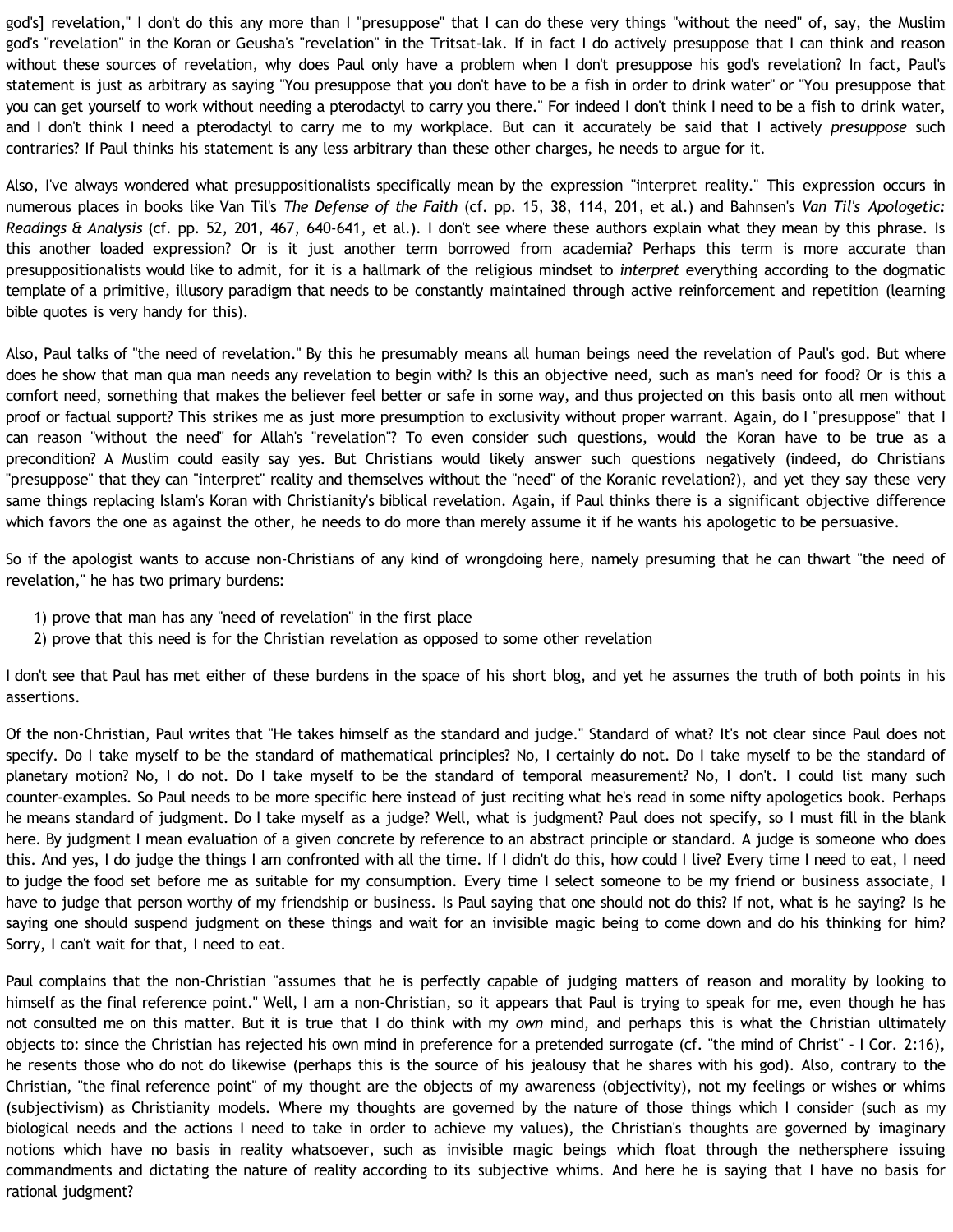Paul worries that my "view denies total depravity." But I do not deny the fact that Christianity is a totally depraved worldview. What I reject is Christianity's doctrine of unearned guilt - the view that all men are guilty from birth due to the actions of one man (cf. Rom. 5:12), that guilt is something inherited, like skin color or certain diseases (as John Frame puts it, "We today bear the guilt of Adam's first sin," *Apologetics to the Glory of God*, p. 53). In my worldview, guilt is a consequence of the immoral action chosen by the acting agent. But Christianity discards morality by making guilt a metaphysical condition of man's nature (since they think it can be passed on from generation to generation). It should be no wonder that Jesus did not teach a morality of values but instead taught men to obey commands as if they were mindless sheep rather than men who can think on their own. Thinking for oneself (what presuppositionalism refers to as "autonomous reasoning") is anathema to the Christian worldview, since the human mind is to be considered dangerous and in need of submission. History shows that any dictator has the same fear of other minds that Christians have. A non-believer's rationality then is rightly considered by the Christian to be a dire threat to his well-coddled primitive beliefs.

According to Paul, the rejection of Christianity's doctrine of total depravity "leads to man denying his createdness and setting himself, as it were, up as God." But even if one accepted the unargued claim that man were "created" by an invisible magic being, wouldn't he wonder how it could be the case that he as a "creation" is "totally depraved" when his "creator" is allegedly perfect and totally good? How can depravity have its source in non-depravity? Such questions are ultimately unanswerable on Christianity's own premises. Their usual response of course is to blame the creation for the creation's faults, even though those creations, on Christianity's own premises, did not create themselves. Go figure.

Paul continues: "On his view" - that is, on the non-Christian's view - "facts are random and not sovereignly determined by God." Clearly Paul is assuming a false dichotomy here: either facts are "sovereignly determined by God," or they are simply "random." But it doesn't follow from the rejection of belief in invisible magic beings that one therefore thinks that "facts are random." The error Paul makes here is one that is repeatedly modeled in the presuppositionalist literature, namely treating the concept 'random' as if it had a metaphysical application, when in fact its proper application is in epistemology. To be sure, many non-Christians make this mistake as well, but it is simple to correct. When we say something is random, we are not saying something about the nature of reality as such (such as that the law of causality does not or cannot apply), but about our own lack of understanding or knowledge of an action's causes. To "randomly" pick a card from a full deck does not imply that there was no causality to the action of selecting a card and withdrawing it from the rest. Rather, it simply means that we don't expect to know the face of the card we are pulling until we turn it over and look at it. But this is not what presuppositionalists tend to mean. Presuppositionalists tend to mean by 'random' the same thing they mean by 'chance'. According to presuppositionalism, 'chance' refers to "events that occur without cause or reason" (see John Frame's [A Van Til Glossary\)](http://www.thirdmill.org/files/english/practical_theology/33822~8_30_00_6-57-45_PM~PT.Frame.VanTil.Glossary.pdf). But this is certainly not at all what rational thinkers would mean when they say that something happens "by chance," for even if something is said to happen by chance, one is not denying that certain causes brought it about, but that those causes were either not choreographed or that they're just not fully known or understood in detail at the time. In a non-cartoon universe, there is nothing wrong with this. If for instance during my lunch hour I'm walking through the city and bump into an old co-worker whom I haven't seen in over ten years, I might say I came upon her "by chance." But in characterizing our meeting in this way, I am in no way denying that various causes lead up to it. So it is important for those who might debate presuppositionalists to be on the lookout for their superficial handling of concepts such as we find in Paul's blog.

Contrary to Paul's claim, I hold that facts are absolute in the sense that they do not depend on someone's wishing (either man's or a deity's). For instance, it is a fact that Greenland is larger in area than Oahu, and no one's wishing can change this. Contrast this with what Christianity teaches: it teaches that all facts are subject to its god's will, which means it could wish that Oahu was larger in area than Greenland (after all, the bible says that one can cast a mountain into the sea if he wishes hard enough). And how could anyone know if and when the Christian god is going to decide to make Oahu larger in area than Greenland? Unless the apologist himself is omniscient, he would not know what his god's future plans have in store for either Greenland or Oahu. For all he knows, his god could relocate Manhattan to the northernmost point of Greenland and then turn around and relocate Greenland to the South Pacific. Is the Christian presupposing that his god won't do these things? Would those attending the wedding at Cana (cf. John 2:1-11) be wrong for presupposing that the substance in the pots was water and not wine? For the Christian, everything is random, since he does not have knowledge of his god's plan (if he says he does know his god's plan, ask him where the Dow Jones index will finish next week). So we have here another ironic situation in which the presuppositionalist accuses non-believing philosophies of the very problem that Christianity itself is saddled with. That problem is: In a [cartoon universe](http://bahnsenburner.blogspot.com/2005/03/cartoon-universe-of-theism.html), there is no certainty whatsoever. Even all bets are off. For any claim to certainty about anything in the world, then, the apologist must borrow from the objective worldview of the atheist.

In spite of all these subtle problems that presuppositionalism glosses over, Paul holds that seeing facts as something other than "being related by God's plan" somehow "destroys unity in man's experience." Contrary to his earlier implication that "coherence" must be "provided" to experience, presumably from without, Paul's statement here suggests that "unity" is inherent in experience already but is somehow "destroyed" when one sees facts as something other than "being related by God's plan." Indeed, what in the world could be meant by the notion that facts are "related by God's plan" anyway? And if one does not know the fullness of "God's plan," how could he see facts as they are allegedly "related" in that alleged "plan"? Surely Paul Manata is not saying he's omniscient, is he? Instead of addressing such questions, Paul focuses his scrutiny on the would-be non-believer that he invents for purposes of demonstrating his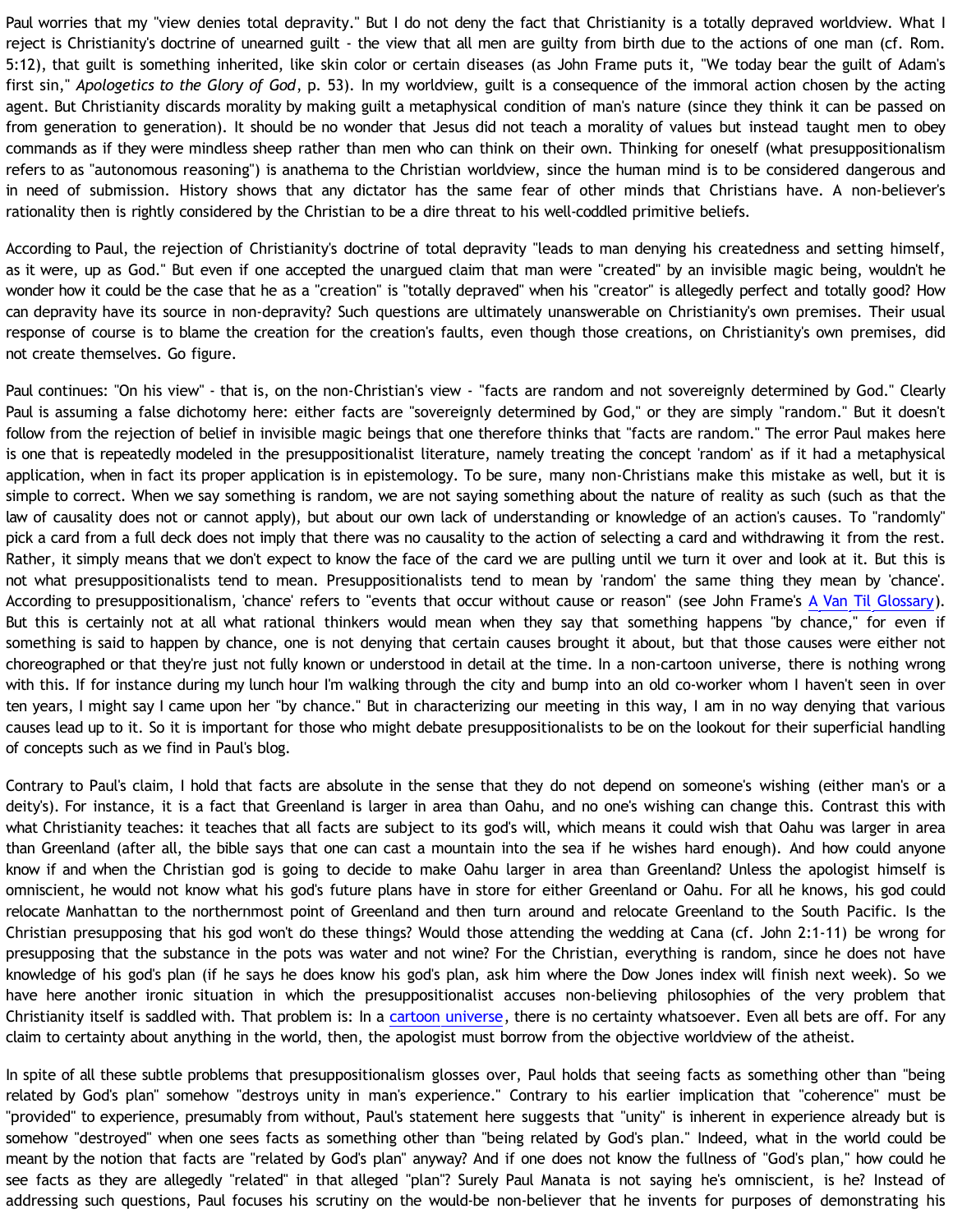dismantling skills while neglecting to attend the fire that's ravaging throughout his house.

To show that any view of facts which does not see them as "being related by God's plan" amounts to a position that "destroys unity in man's experience," Paul asks "If the facts are random and not determined by God's plan then what ties together one experience to the next?" Apparently he thinks there's nothing apart from his god that "ties together one experience to the next." Thus Paul seems to be setting up an argument from ignorance which basically goes as follows: Since I don't know what could tie one experience to another besides God, it must be the case that those who disbelieve in God have nothing that "ties together one experience to the next." Meanwhile, it's not clear what Paul means by "experience" or what he means by "tying" one experience to another. In fact, since it's obvious that consciousness is continuous awareness of objects over time (this is obvious because we perceive objects in action and time is a measurement of motion), it seems he's setting up yet another presuppositionalist non-problem if by 'experience' Paul means *conscious* experience. So far his presumption that non-believers must assume that "facts are random" has been shown to be wrong, and an answer can easily be supplied to his question about what "ties together one experience to the next."

Then, as if on schedule, Paul appeals to David Hume: "David Hume showed that we could never have epistemological justification for a necessary causal connection between events based on empiricist dogma." It's not clear why Paul gives any worthy consideration to Hume, but it's probably because Van Til and Bahnsen did before him, and he's simply trying to emulate their techniques (he might even believe those techniques are effective!). To be sure, Hume was misguided on many things, and the assumption, habitually parroted in the presuppositionalist literature, that Hume speaks for all non-believing philosophies, shows a profound lack of familiarity with philosophical trends since the eighteenth century. Sure, Hume has been influential, and so has Bertrand Russell, but neither speak for all atheists, no matter how inconvenient this fact is for Christian apologists. Regarding causality, Hume's error was his working model, namely that causality is a relationship between one event and another, and it was in part this faulty basis that lead him to his skeptical conclusions. Since Hume saw causality as a relationship between events, nothing could stop him from concluding that causality had no necessary relationships (indeed, on this basis, what would suggest that causality had any necessity?). But this view of causality is wrong. Causality is a relationship between an entity and its own actions, and this is a relationship of necessary dependence. This correction, along with the objective theory of concepts, is sufficient to avoid the hazards of Hume's fatalistic skepticism.

Paul then argues that "because autonomy necessarily involves one in an ego-centric predicament there would no intelligible basis to say that there is anything objectively in common between one experience and the next." By autonomy I take presuppositionalists to mean thinking with one's own mind (I make this point in my blog [Christianity vs. Objective Morality\)](http://bahnsenburner.blogspot.com/2005/03/christianity-vs-objective-morality.html). But it's not clear what Paul means by "an ego-centric predicament" or how thinking with one's own mind "necessarily involves one" in such a predicament. Though it's not at all clear (and Paul doesn't explain it), he might mean a predicament of pure self-reference. But it's not the case that thinking with one's own mind would lead one into a predicament of pure self-reference, since the thinking in question could very well (and typically does) include reference to objects other than oneself; and even if those thoughts are about oneself, they are not void of a context which includes reference to objects other than oneself. Indeed, it appears that Paul is trying to assemble yet another argument from ignorance whose intention is to denigrate those who don't believe in Paul's god. He says that "objective commonality presupposes order (e.g., laws, universals, sameness)." But this is a given in the very fact of existence: to exist is to be something. That's the law of identity. Because existence exists, we don't need to posit a supernatural source for the law of identity. Thus Objectivism's axioms answer Paul's next question: "if man does not take God's revelation of laws as being an expression of His universal and unchanging mind then how can the unbeliever account for them?" One merely needs to point to the axioms to identify the foundation for what we call laws of nature and logic. It appears Paul is not aware of this, or he's hoping that his readers don't have such understanding. It is in this manner that presuppositionalism depends on compound ignorance. The presuppositionalist commonly relies on the tactic of asking questions which are implied to have no answer except one pointing to the presuppositionalist's god. This was a common rhetorical device used by the apostle Paul in his letters. But a question is not an argument, and Paul is in desperate need of an argument.

Typical to the presuppositionalist tactic, Paul follows up his question with another: "He could say that they exist and are objective. But then how would he know this based on his limited experience?" In a footnote he refers to A. J. Ayer's *Language, Truth and Logic* "for non-Christian approval of this point." What point? Paul asked a question; he didn't make a point. Also, Paul risks making the very dangerous error of assuming that any one non-Christian speaks for all non-Christians. And though this would be convenient, it would commit the fallacy of guilt by association. Non-believers tend to be freely thinking individuals, and thus it is an error to presume they speak with uniformity on any matter, as we should expect from those who confess allegiance to a religion. But to answer Paul's question, we must ask what could possibly serve as a contrast to "limited experience." Does Paul really think that there's such a thing as "unlimited experience"? Indeed, it seems that experience would be limited to itself to the extent that it is real (since A is A just as a thing is not both itself and more than itself). And does Paul think one can only know something based on something other than one's own experience?

Paul then throws out a proposal that some non-believers might offer in response to his line of questioning: "He could say that say that man's mind creates the universals, but then we have subjectivism and an arbitrary imposition of laws on a lawless universe." Apparently the problem has moved from "coherence in man's experience" to the problem of universals. It would have been more fruitful if Paul had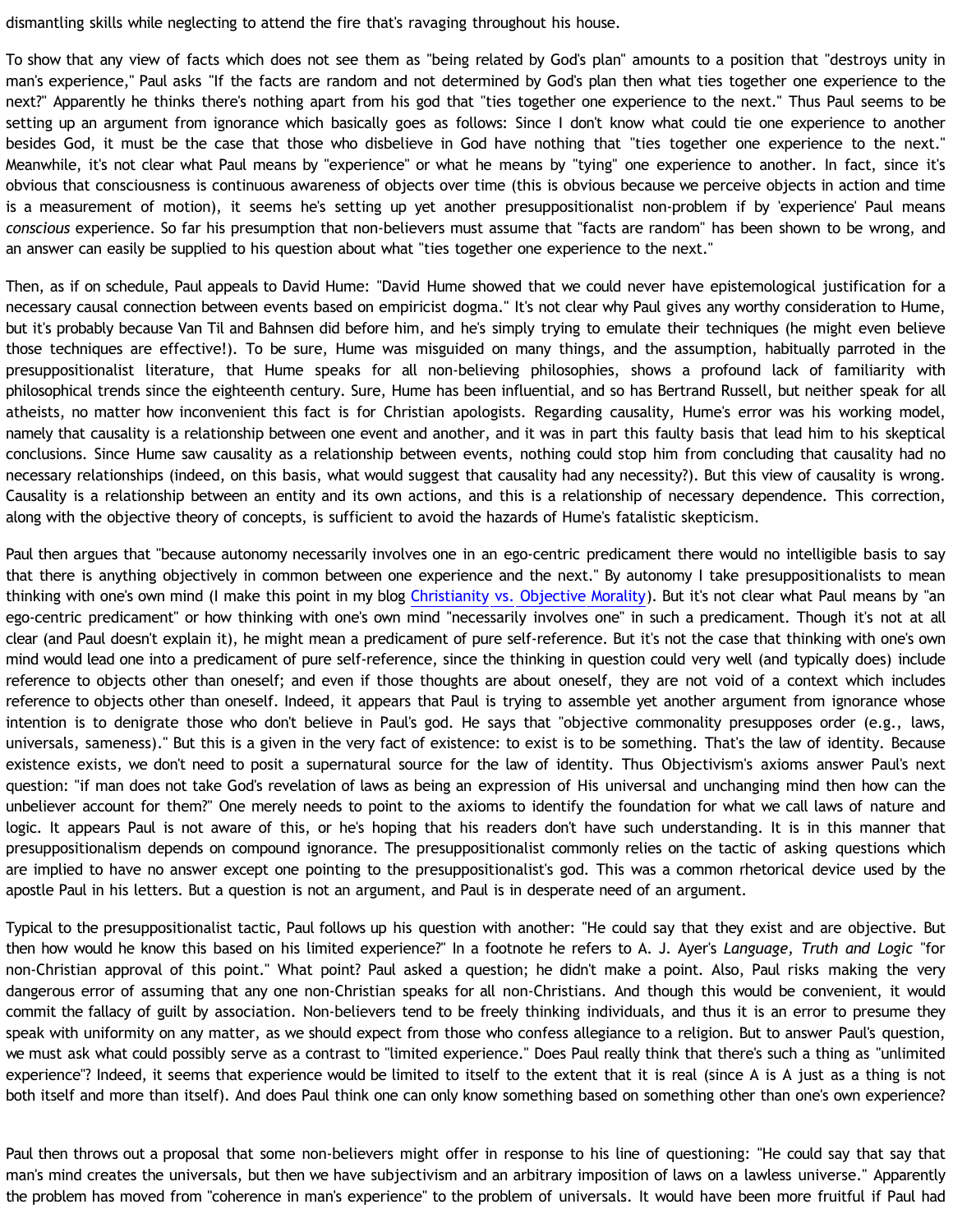made this clear up front, for until this point he was treating "coherence in man's experience" as a separate matter. At any rate, if in fact "coherence in man's experience" were a genuine philosophical problem, wouldn't it have to be resolved prior to examining the problem of universals? Or, does Paul think that there is really only one problem at issue here, and that the answer to the one is also the answer to the other? It's not clear from what Paul does say. But his criticism of the proposal he throws out there seems, ironically, to target Christian theism insofar as it targets any position. For all the bible says, it might be the Christian view that the Christian god creates the universals. But as Paul points out, this amounts to subjectivism, and the Christian god's sovereign ordination of order on the universe sure would be difficult to distinguish from "an arbitrary imposition of laws on a lawless universe." For what laws would constrain a god like the Christian god, except those it personally creates and/or sanctions? Thankfully, however, we need not be held hostage to such a dismal and hopeless worldview, as we have available to us a truly objective worldview, one that embraces reason instead of faith, rational principles instead of fear, and life instead of unlife, that answers all these questions.

In his last paragraph, Paul affirms that "by saying that there is coherence in experience there must be order." What precisely he means by "order" here is not explained, but given his theistic commitments, it's most likely taken as an indicator of some supernatural source. If that's the case, he needs to argue for such a connection. Nevertheless, implicit in all this is the position that the non-Christian cannot "account for" the order allegedly presupposed by the affirmation of coherence in one's experience, for he wants it to be the case that this order must have a supernatural source that "transcends" the natural order. Of course, if this is the position that Paul set out to defend, he didn't do a very good job of it. Rather, what we have here is a long string of arguments from ignorance: Since Paul can't think of any way that one could "justify" the presumption of "order" on the basis of a worldview committed to a metaphysic of "chance," it must be the case that Christian theism is true. This is just the kind of "reasoning" one can expect from a presuppositionalist apologist: superficial, misrepresentative, uninformed. As can be readily seen, this argument from ignorance gives way to a non sequitur: even if some non-Christians did adhere to what the presuppositionalist calls a metaphysics of "chance," it wouldn't follow from this that Christian theism is true. Not by a long shot! Yet in the final analysis this is about the best presuppositionalism has to offer.

Paul concludes by quoting what appears to be an unserious argument from Van Til (one that is borne on overstated metaphor and slippery slope reasoning), but just in case Paul thinks anyone should take it seriously, it appears to take this form:

- 1) If you have a bottomless sea of chance (and)
- 2) If you, as an individual, are but a bit of chance (and)
- 3) By chance distinguished by other bits of chance, and
- 4) the law of contradiction has grown within you,
- 5) (Then) the imposition of this law on your environment is, granted it could take place, a perfectly futile activity.

It's not clear that this is even a valid inference, and it's certainly not an argument for Christian theism. But notice how it trades on using the concept 'chance' as if it referred to some kind of metaphysical property or force, a view which I obliterated above. At any rate, in response to Van Til, I would point out the following:

- 1) I don't have "a bottomless sea of chance"
- 2) I am a biological organism, not "but a bit of chance"
- 3) I am not "distinguished by other bits of chance."
- 4) The law of contradiction is not a plant that has "grown within" me.
- 5) Therefore, applying this law "on [my] environment" is not "a perfectly futile activity."

So there you have it. Even though no argument was presented, many commonly advanced presuppositionalist errors and misconceptions have been firmly answered and corrected. Thus we can safely conclude that, if all presuppositionalism can present is more of the same, it's completely and irrecoverably bankrupt. So if Paul thinks he's presented a genuine argument for Christian theism, it must be an argument from desperation.

by Dawson Bethrick

*posted by Bahnsen Burner at [9:00 PM](http://bahnsenburner.blogspot.com/2005/04/pauls-argument-from-desperation.html)*

## **2 Comments:**

[Not Reformed](http://www.blogger.com/profile/8159639) said...

Dawson,